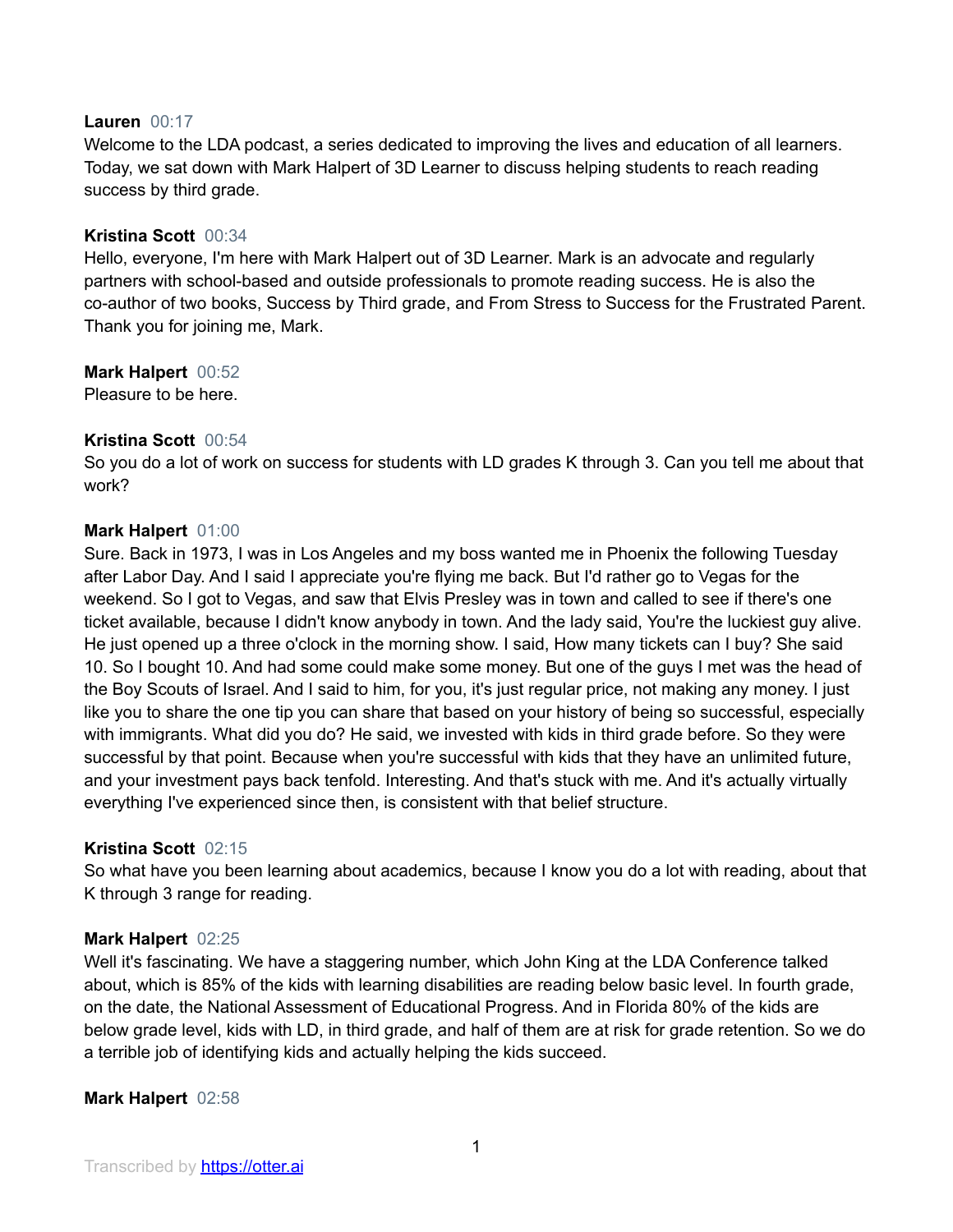Conversely, what we've learned is, when you identify the problem, and put together a comprehensive solution, maybe 80-90% of the kids actually have the potential to succeed. So we can do a ton better if you combine parents, schools and outside professionals. So how do you combine them to do better? So in our work, it turns out probably 80% of the kids with learning disabilities also learn differently. They're visual experiential learners who learn best when they see and experience it. They often have attention issues, they often have eye teaming issues where they skip words and lines when reading, they have often have anxiety challenges. And what these kids have is they have a problem with sight words, they have vocabulary, they have a problem with word recognition, with the eye teaming, with the attention. And they're not taught how to visualize what words mean. So in our practice, we actually work on those items. But with the schools, it's all about how do you, first of all, get parents to recognize that schools aren't necessarily proactive. For instance, Tim Kegs, a member of my task team, he's incredibly proactive up in Flagler County in identifying kids early. Some other people I've met at the conference have districts that are incredibly incompetent at identifying kids who actually don't want to. So it's really up to a parent to be informed, empowered, proactive, to actually start graphing your kids reading level, and graphic versus grade level.

## **Mark Halpert** 04:39

As one mom said to me, when I did that, I realized, oh my god, it happened this morning. A parent said to me, my kid's reading is good, her comprehension is at the first percentile. So the school was talking about how good at reading she is. And somebody asked me it is important to be able to read fluently or to understand what you're reading, the answer is yes, yes to both. Absolutely. They go hand in hand, and when a kid who's visual learns how to visualize what they're reading and start creating videos for what they're reading, they can learn to love reading. Whereas this one kid said to me before, it was kind of like going to the dentist's office without Novocaine. Painful. And they become creative, they're creative avoiders.

## **Kristina Scott** 05:31

And it's something that all of our kids in schools experience on a day to day basis. And if you have this fear of going, I have a fear of going to the dentist. But if you have a fear of going to each subject that you're asked to read in, you basically want to shut down.

## **Mark Halpert** 05:45

The studies have shown, well, it's a couple of things the study shows, the avid reader reads 10 times more than the reading avoidance kid. So if you do anything 10 times more, you're gonna get a lot better. But if you read it only 10% as much as another kid, and you start off behind, you're gonna actually spiral further and further behind. So we've seen kids fail third grade with a 135 IQ, who's comprehension is at the first grade third month level. So the system is basically failing our kids. And so our belief at LDA, as well as 3D Learner, we want to train parents to be informed, empowered, proactive. We're strong believers in collaboration, but it's collaboration with a strong focus on success. And so we teach parents when they get into an RTI meeting and somebody says to them, we need eight measurements, so we usually take a measurement every two weeks, so it'll take 16 weeks. And I'll say you could take a measurement every week. They said absolutely, let's do it in eight weeks. Or they'll say we don't evaluate a child until the end of the RTI process. And I brought that up to Melody Musgrove, who was director of OSEP at the time, at a meeting in Washington once and she said, did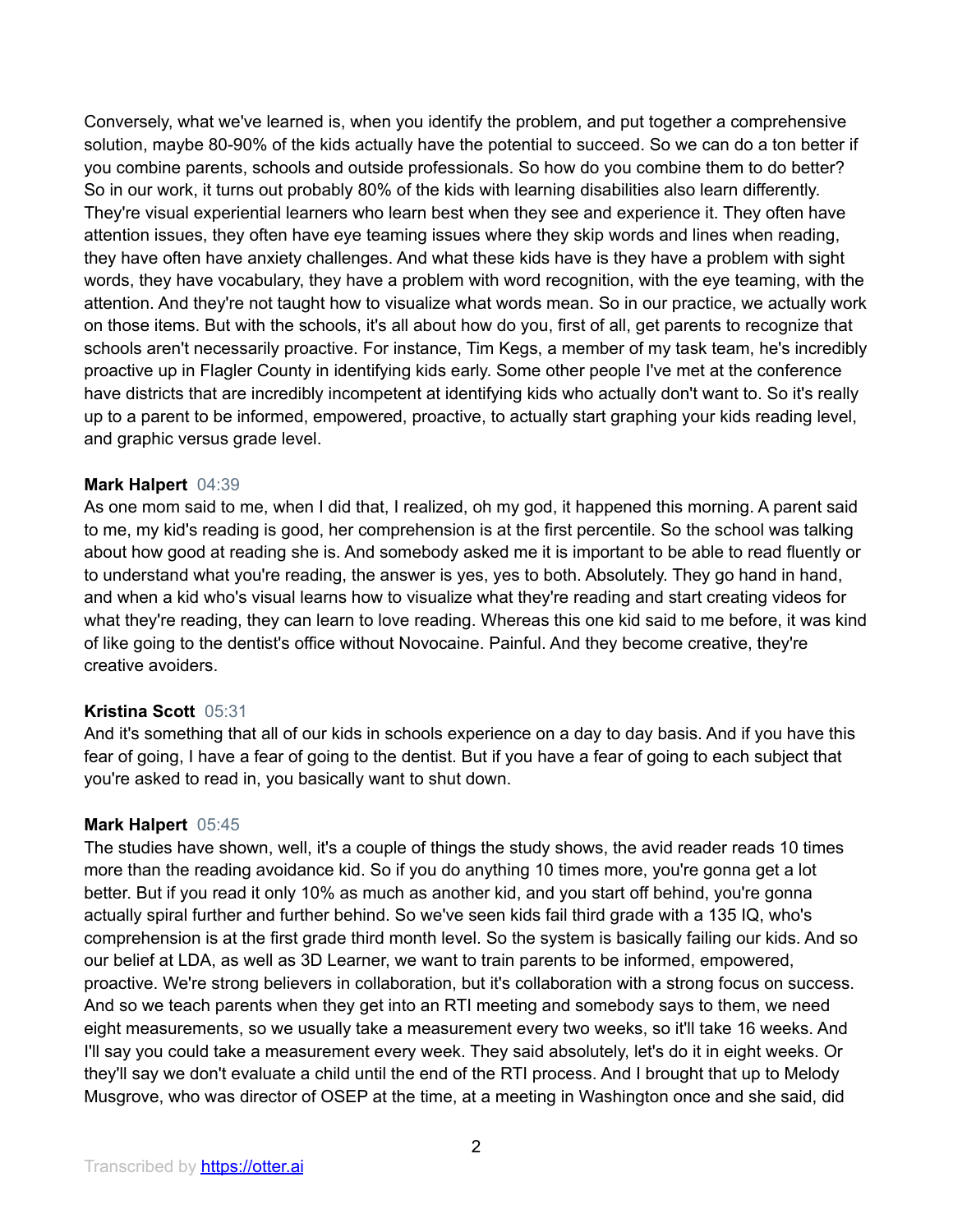you get my memo, and she wrote it about November of 2011. It's a letter that I've read 1000 times, it clearly says RTI, or Response to Intervention cannot be used to delay or deny evaluation.

## **Mark Halpert** 05:46

So you have to give parents these tools to say, they don't always tell you the truth. And you can actually give them a letter to evaluate. And somehow miraculously, the RTI process, the evaluation process come together at the same time, and you sit down now and have a qualification meeting whether or not your child qualifies for special education. And actually, we also train parents, your job is to help your kids succeed. The RTI process is not to get identified for special ed, the first goal is to succeed. So if they can actually help your kids succeed in that process, that's great. And I was speaking at a conference with Don Deshler, who's from University of Kansas. Professor Deshler said to me, what are you going to speak about, he says that parents need to be on the RTI bus. And this gentleman who was 70, I think, at the time, poked me in the chest and said, You have to have the guts to say that, Mark. And I did and I moved the needle from 32% of the people in the room who believed that before my presentation to 70%, after the presentation.

# **Kristina Scott** 08:31

What do you mean by being on the RTI bus?

## **Mark Halpert** 08:34

They should be sitting in meetings and participating and reviewing the results. That doesn't happen in every district. It doesn't happen in most districts. So yes, appearance where's the person? Where's my kid? I don't know. He's in RTI. What's RTI? I don't know. It's a process. I think they now call it MTSS. I'm not even sure what that is either. I think it depends on the state, I think it's used interchangeably as well. It is a multi-tiered system of support versus Response to Intervention. And in special education, we use so many acronyms that no wonder parents are confused. And our goal is part of this initiative. So we had a drive recently, we're trying to figure out how to get new members. And I suggested we have a success for students with LD grades K to three initiative.

## **Mark Halpert** 09:19

And the board's gonna do that. So what we're putting together a whole process later this year, in 2020, we're gonna be rolling out a series of webinars on how does a parent deal with the RTI process? How do they get the right evaluation? How do they develop a proficiency driven IEP? How do they deal with procedural legal issues with a collaborative process that's focused on student success and not accepting the same old answers that says we don't do it this way? Because I've had, especially people tell me, well, we don't set a goal for more than a year, year's gain in a year. And I said that "how do you expect this child's get back to grade level?'' That is the goal, isn't it? Yeah. The principal said that we should set the goal for a year and a half. Because in two years, we'd get that child back to grade level. And then the principal said, but with the level of services we're providing, that child won't ever get there. I said, right? What kind of services do you think the child needs to get there? So we doubled the level of services, and the kids started making much more progress. So it's that iterative process that says, first, the parents need to graph their kids' performance on both reading fluency and comprehension versus grade level.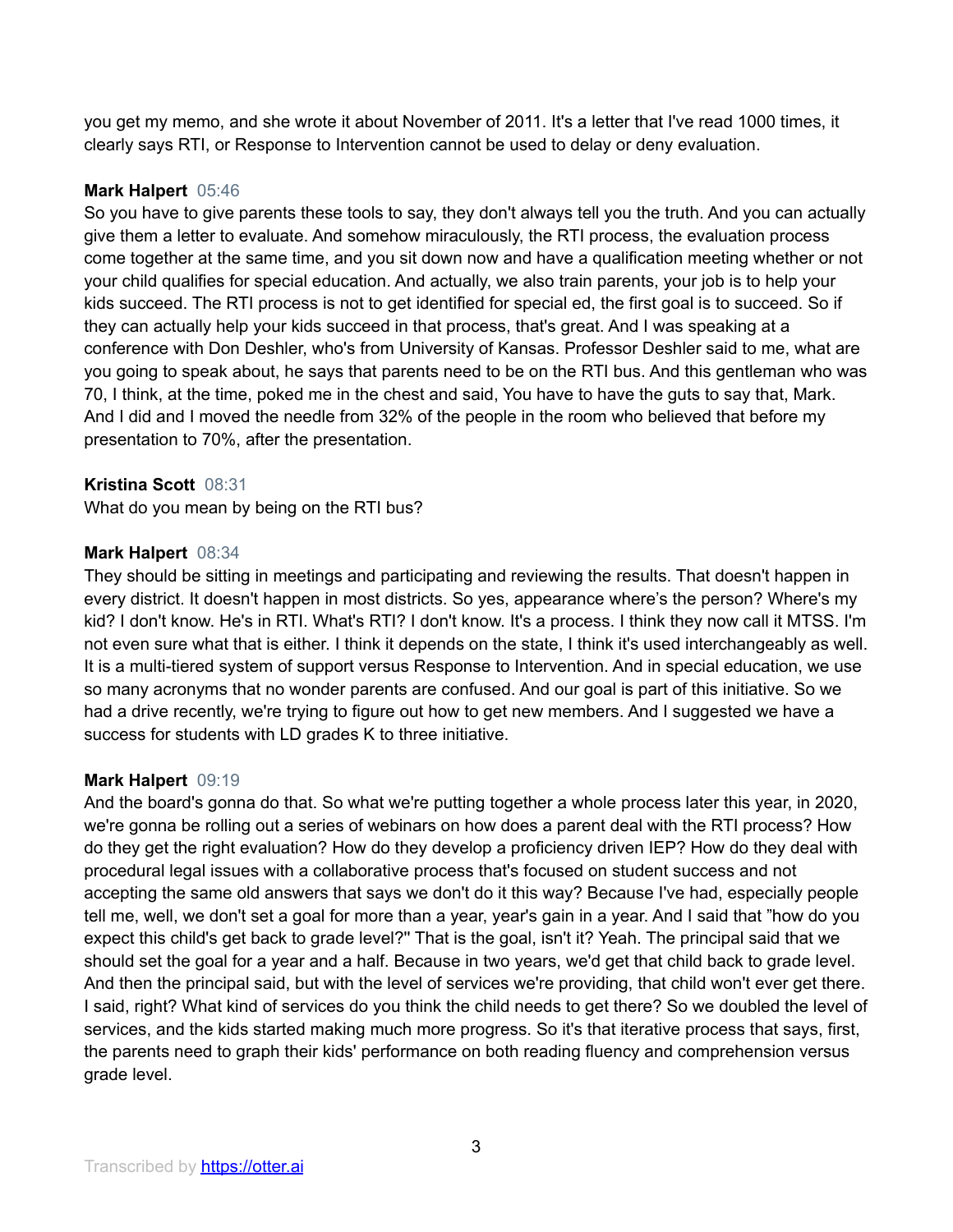#### **Kristina Scott** 10:39

So how do parents know what grade level is?

## **Mark Halpert** 10:43

That's what we're going to be providing, we're going to be providing a sheet that shows this is where grade level is, and then you can graph where your child's at. And she'll very often see that gap widening. And when you go into a meeting, as I often do with clients, where you show the issue, and the gap widening, all of a sudden, the schools got a different perspective. Because I've literally seen a place where the kid went from the first grade, the first grade level to the first grade five month level to the second grade level over two years, making a one year level, but they used a chart, a legend that made it look like the kids were really performing. But when you lay it in the grade level performance slope, and the fact that that gap was widening, from one year to two years, all of a sudden...

## **Kristina Scott** 11:32

You have a different story to tell.

## **Mark Halpert** 11:34

And you got a whole different conversation. And now you're talking, how do I get this kid successful by third grade, and I never met a parent that didn't want to achieve it. And actually schools like it too. Because all of a sudden, from my perspective, we actually have when parents do an IEP with us, they fill out a section of what they're going to do to help their kids succeed.

#### **Kristina Scott** 11:58

The partnership and the success process, it doesn't just fall on the schools now.

#### **Mark Halpert** 12:02

Not only does it just fall, we'd like to think of it this way, if both sides commit 110%, the kids chances probably triple or quadruple being successful.

#### **Kristina Scott** 12:14

Because students are getting to see that their parents value school, as well as the school is now working in collaboration with the parents. So there's actually a relationship that the students can see and begin to value.

#### **Mark Halpert** 12:26

And now if you think about this way, let's say we're really successful, and you take the percentage, let's say in Florida, right now, it's only 20% of the kids were successful. If 40% of the kids were successful by third grade, you don't have all those costs that go on for years and years and years.

#### **Kristina Scott** 12:41

The cost of special education services or the cost of what?

**Mark Halpert** 12:44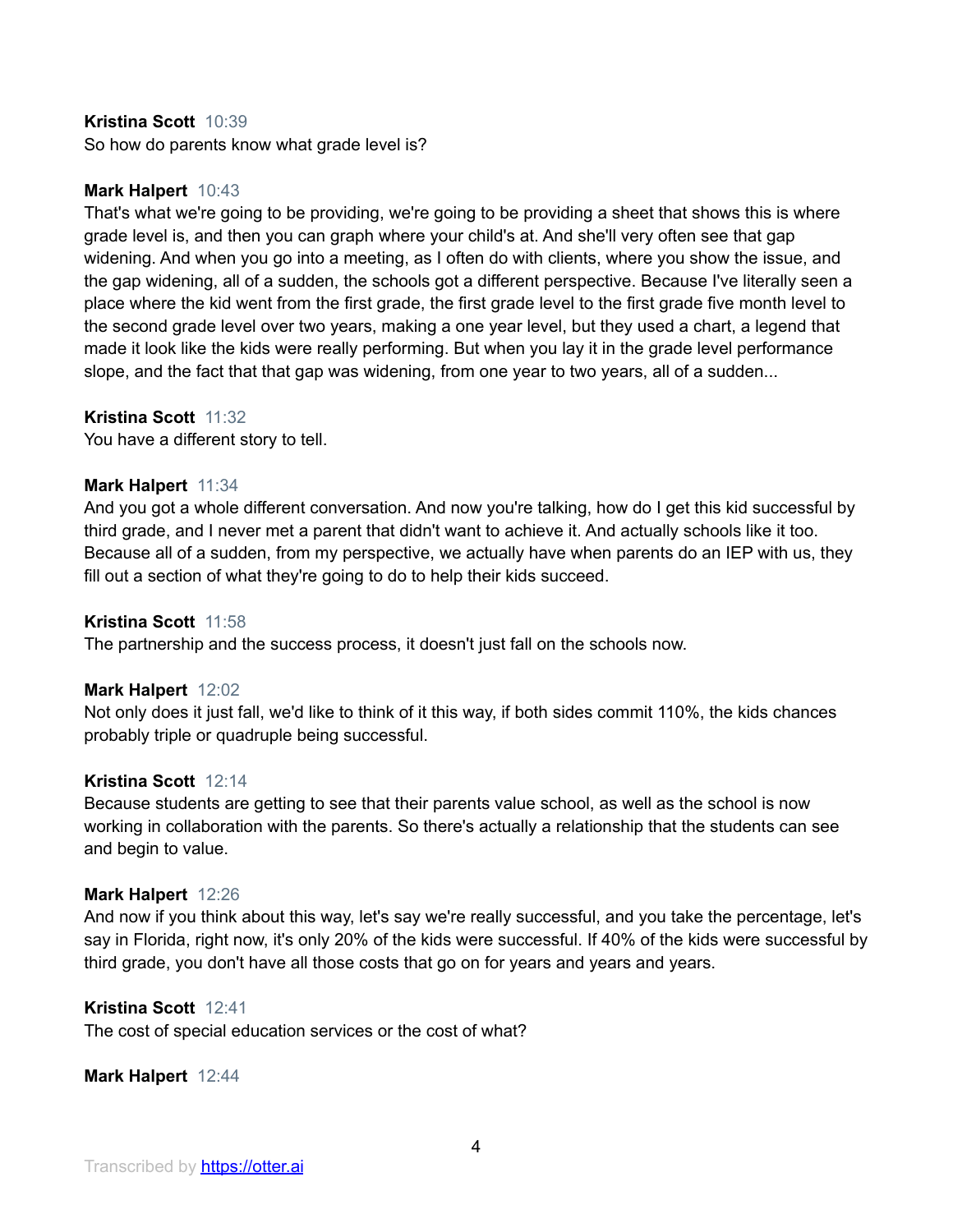Having a kid in remedial reading for all those years, okay? And if you look at it, and one of the members, a psychologist once said to me, you realize that if you significantly increase the success of kids, the percentage of kids successful by third grade, you probably cut in half our mental health issues in this country.

## **Kristina Scott** 13:05

Because lack of progress in academics has social concerns as well, and which leads to anxiety, depression and other areas.

## **Mark Halpert** 13:14

And we've seen kids who are in sixth grade, they're four years behind, who do you think they're in class with? Now all of a sudden, if they get to grade level, they're in classes with their peers, they're with the high achievers, they're trying to perform. So we could save money on every single element. And what's really important to me is, these are the visual learners who can change the world, they can become engineers, entrepreneurs, because these are the visual experiential learners that have the skills to solve problems nobody else has to be very creative, and to be very successful in life, or them the prison system through the school to prison pipeline, and really a smart choice. The kid doesn't actually get a choice at eight years, or seven or eight years old to make that choice which path we put them on. But if you can put a lot of kids on the pathway to success, we put our country's number one resource in the priority that it deserves. It's our kids.

## **Kristina Scott** 14:15

And it sounds like K through 3 is the spot that it sets the path for...

## **Mark Halpert** 14:20

There's a study that we're sitting here on February 18th, or 19th. It's study just came out this week that said, with 80% confidence, you could predict in third grade where a kids going to be in 10th. Longitudinal study done. There are studies that show that kids not on grade level in third grade, they're four times more likely to drop out, if a kid's poor it's six times more likely to drop out. I have no idea and I've sat in the commissioner's office in Florida and I've sat in OS EP office, offices of federal education programs in DC haven't gotten much reaction, but I will say this, LDA has taken this on, we're going to try to make this initiative where we help make the difference for not only individual kids, but collectively through, we're going to come up with some policy statements, we're going to be doing a lot of things. And if anybody has any ideas on this, they can email me at markhalperldafl@gmail.com, I want to hear people say this, we don't have all the answers by any stretch of the imagination. And there are people gonna be listening to this podcast and says, Mark, have you ever thought about x and y? And I'm gonna guarantee you that I've heard of some and not heard of many. So we really want professionals and parents who've got ideas that said, Have you thought about this and thought about that? This is not a one person initiative, or even our task team of five, this is everybody working together to significantly increase the percentage of students with LD who are successful by third grade, or sooner.

## **Kristina Scott** 15:57

So it sounds like there's a call for action. In order to get policy really pushed forward on this.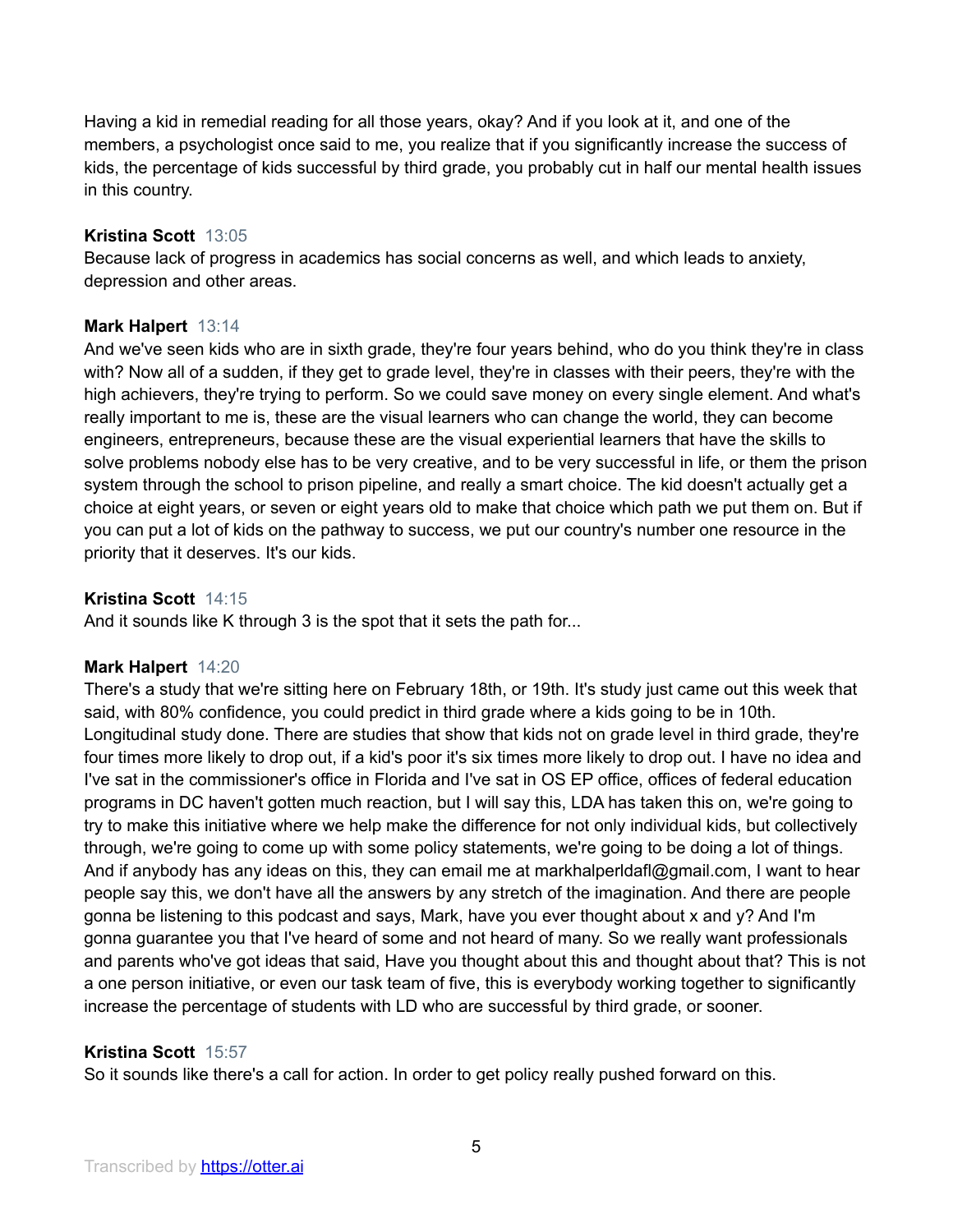#### **Kristina Scott** 16:03

Yeah. Because if they're fighting for their kids, they're fighting for all kids it sounds like, and if we start separating out learning disabilities by specific type, or being exclusionary of other types, we're not inclusive of moving our entire population of young children forward.

## **Mark Halpert** 16:03

We're gonna push the policy and we're going to have a third grade retention. We're gonna have a policy paper for the policy, or a position paper for the policy people, we're also going to have a principal's paper for parents. What is it we want, we want to promote parents. And we want to take this around the country and talk to parent groups in LDA, and outside of LDA, to find ways of igniting a movement, not just about one condition, because these kids often they might have dyslexia, but they also got vision issues, they also have attention issues. But if you focus on success, then you look at the whole kid, rather than one condition. I think phonics, for instance, is really important. But so is vision, visual processing, so is auditory processing, so is working memory, so is processing speed, so is reducing anxiety. So it's teaching parents. We've taught parents how to be the coach and advocate their kid needs, we should be teaching every parent how to be the coach and advocate their child needs.

## **Mark Halpert** 17:16

And I admire one of my colleagues who started to help start Decoding Dyslexia, great group trying to do the right things. But when you look at the whole kid, and you deal with math, and you deal with writing, and you deal with reading, because too often, I've had people who tell me reading fluency is the answer. But I had a kid who's in 10th grade, reading at the ninth grade level. And the person said, the two correlate, reading comprehension and reading fluency. And I said, I had the answer in my back pocket, so I wasn't making...I knew what I was talking about. I said, let's have the psychologists test the kid for reading comprehension. Now, the case may be when he came to us two months earlier, he was reading at the second grade level. By the time they tested him, he's up to fourth grade level. But they were shocked that he was five grade levels behind the fluency level, when in fact if they tested him earlier in the year it would be seventh grade levels below. So reading fluency and reading comprehension may correlate in some broad sense, I really don't care, because it's about the individual kid. It doesn't take much more to assess reading comprehension and reading fluency. Ya have to do both. Because reading fluency, I'm Jewish by birth, and by the way I lead my life, I could read Hebrew and actually impress somebody. But I have no idea what I'm reading. And I asked Sally Shaywitz that question, and she said, Well, that's only true in Hebrew. And that's not true. I mean, the truth of the matter is, we owe it to our kids to do three things in that respect. Make them fluent readers, make them grade level and comprehension, and get them to love learning.

## **Kristina Scott** 18:59

And I think that last piece is super important, because that's what can continue on, that lifelong learners are the ones that always want to be engaging in something new because of discovery and an opportunity.

## **Mark Halpert** 19:13